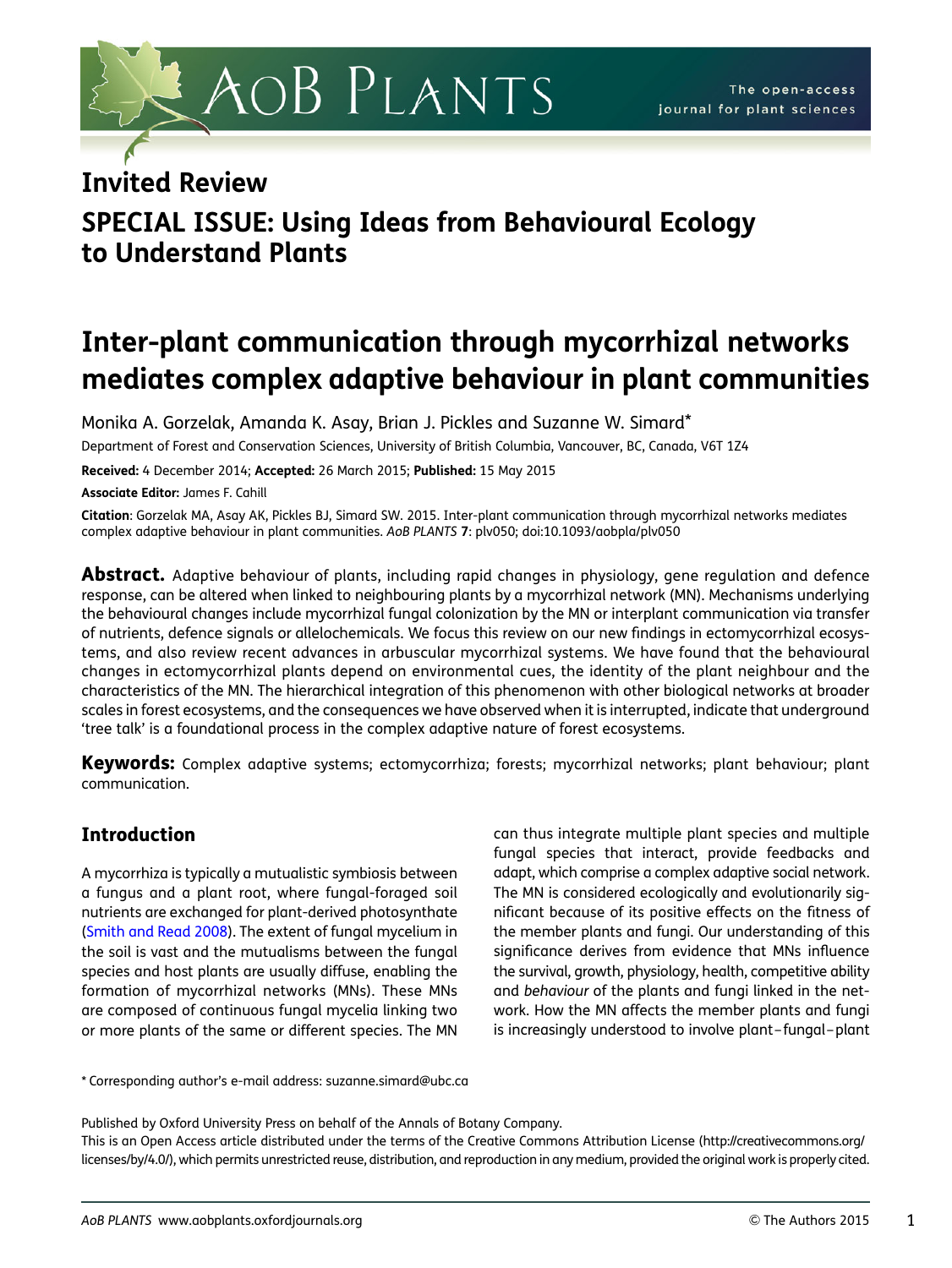communication, and may involve biochemical signalling [\(Song](#page-11-0) et al. 2010; [Babikova](#page-9-0) et al. 2013), resource transfers [\(Francis and Read 1984](#page-10-0); [Simard](#page-11-0) et al. 1997a, [b](#page-11-0); He [et al.](#page-10-0) [2009;](#page-10-0) [Teste](#page-11-0) et al. 2009) or action-potential-driven electrical signals (Baluŝka et al. 2006; Kai et al. [2009](#page-10-0)). The responses of the plants and fungi to this communication are rapid, and thus can be described as behavioural responses, allowing us to refocus our understanding of the significance of MNs through the lens of plant behaviour. Here, we provide insight into the mechanisms and conditions through which MNs may influence plant behaviour, and discuss the potential circumstances and consequences for the ecology of plant communities and the evolution of plant– fungal interactions. We finish with a discussion of how MN influences on plant behaviour are congruent with viewing plant communities as complex adaptive systems. Gaps in our understanding of these patterns and processes are highlighted.

## Mycorrhizas

Mycorrhizal associations of plants have large-scale ecosystem-wide consequences ([Averill](#page-9-0) et al. 2014; [Dickie](#page-9-0) et al. [2014\)](#page-9-0). The magnitude of their importance is likely due to the proclivity of most terrestrial plants to form them ([Smith and Read 2008](#page-11-0); [Brundrett 2009](#page-9-0)). The origins of this symbiosis are thought to be ancient and have been proposed as a mechanism for facilitating land colonization by plants 400 Mya ([Redecker](#page-11-0) et al. 2000; [Humphreys](#page-10-0) et al. [2010\)](#page-10-0). The mycorrhizal symbiosis is a many-to-many relationship: plants tend to form symbioses with a diverse array of fungal species (broad host receptivity) and likewise, fungal species tend to be able to colonize plants of different species (broad host range). While most mycorrhizal fungi are broad host generalists, forming diffuse mutualisms, a few appear to be specialists, occurring exclusively on a single host (Lang et al. [2011\)](#page-10-0).

Plant species tend to display fidelity to specific classes of mycorrhizal fungi, and entire ecosystems are often dominated by one class or the other. By far the most ubiquitous class is arbuscular mycorrhizal fungi (AMF), obligate biotrophs in the Glomeromycota that form arbuscules and sometimes vesicles within the root cells of hosts ([Smith and Read 2008](#page-11-0)). Arbuscular mycorrhizal fungal symbioses dominate temperate grasslands, tropical forests and agricultural systems, but also associate with some temperate forest trees, such as members of the Cupressaceae and Aceraceae families ([Brundrett](#page-9-0) [2009](#page-9-0)). The AMF are microscopic with few morphological features to distinguish between species, and are classified by spore appearance and molecular markers [\(Rosendahl 2008\)](#page-11-0), and continue to stir controversy due to the atypical genetics of these fungi (Koch et al. [2004](#page-10-0)).

The other major class of mycorrhizas is the ectomycorrizal fungal (EMF) class. Although fewer plant species have been found to form symbioses with EMF, in comparison to AMF [\(Brundrett 2009](#page-9-0)), the hosts of EMF tend to be widely dispersed, abundant and dominant members of their assemblages. For example, EMF hosts include most coniferous trees (all of the Pinaceae), the majority of woody shrub species in temperate and boreal forests and the Dipterocarpaceae, which results in EMF also being common in tropical forests. Root tips harbouring EMF are distinguishable by macroscopic features ([Peterson](#page-11-0) [et al.](#page-11-0) 2004) including: (i) the mantle (a fungal sheath that encases a colonized root tip) and (ii) extramatrical mycelium (diffuse hyphae that extend out into the surrounding soil). Some species of EMF form epigeous mushrooms and others form hypogeous truffles, predominantly from the phyla Basidiomycota and Ascomycota. Ectomycorrizal fungi appear to have evolved separately in multiple plant families, with as many as 66 incidences identified thus far from phylogenetic evidence [\(Tedersoo](#page-11-0) et al. [2010\)](#page-11-0). Some exceptional plant families and genera are capable of forming viable symbioses with EMF and AMF simultaneously (e.g. Salicaceae, Eucalyptus). Whether an ecosystem is dominated by AMF or EMF associations has large-scale consequences for resource availability, as AMF systems have been recently demonstrated to have lower soil C: N ratios than those dominated by EMF, indicating fundamentally different nutrient cycling regimes, resulting in more carbon sequestered in EMF forests [\(Averill](#page-9-0) et al. [2014](#page-9-0)).

Both EMF and AMF fungi have been demonstrated to form networks. Their structure and known associations are noted here to highlight the differences between them, and to point out that despite these differences, they both appear to be able to affect plant behaviour changes through the formation of networks. We do not fully explore the potential mechanisms by which communication is occurring through mycorrhizas, as this topic is reviewed elsewhere ([Barto](#page-9-0) et al. 2012); rather, we synthesize the evidence for and consider the potential extent and ecosystem consequences of this phenomenon.

## Mycorrhizal Networks: Structure and Function

An MN is formed when multiple plants are linked belowground by a continuous AMF (Kiers [et al.](#page-10-0) 2011) or EMF mycelium ([van der Heijden and Horton 2009](#page-12-0); [Beiler](#page-9-0) et al. [2010\)](#page-9-0) (Fig. [1](#page-2-0)). Networks can be exclusive to a subset of plants able to form mycorrhizas with the same fungi, potentially linking members of a single species [for example Beiler et al. [\(2010\)](#page-9-0)]. The MN can also be inclusive, as may be the case for AMF systems, where linkages can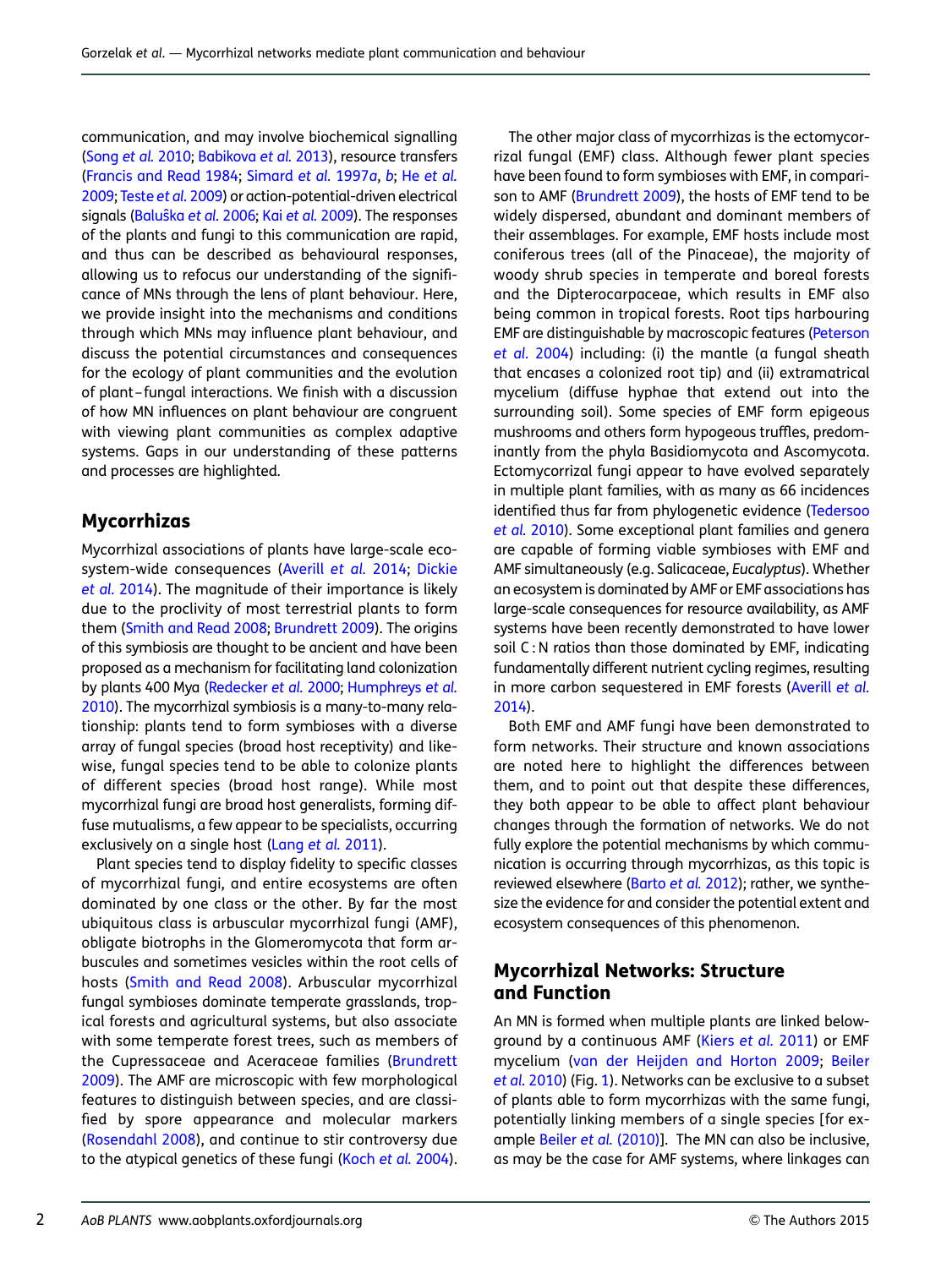<span id="page-2-0"></span>

Figure 1. Schematic of resources and signals documented to travel through an MN, as well as some of the stimuli that elicit transfer of these molecules in donor and receiver plants.

occur between multiple plant and fungal species ([Molina](#page-10-0) et al. [1992](#page-10-0)). Evidence for the occurrence of MNs has been accumulating for half a century (Björkman 1970; [Reid and](#page-11-0) [Woods 1969](#page-11-0); [Francis and Read 1984;](#page-10-0) [Newman 1988\)](#page-10-0), but their significance for ecosystems has been pursued inten-sively only in the past two decades [\(Simard](#page-11-0) et al. 1997b; Fitter et al[. 1998\)](#page-10-0). We now know that MNs can influence plant establishment ([Dickie](#page-9-0) et al. 2002; [Nara 2006\)](#page-10-0), survival [\(Horton and Bruns 2001](#page-10-0); [Teste](#page-11-0) et al. 2009; [Bingham and Si](#page-9-0)[mard 2011\)](#page-9-0), physiology (Wu [et al.](#page-12-0) 2001, [2002\)](#page-12-0), growth (Teste [et al.](#page-12-0) 2010) and defence chemistry (Song [et al.](#page-11-0) [2010,](#page-11-0) [2014](#page-11-0); [Babikova](#page-9-0) et al. 2013). This influence is thought to occur because the MN serves either as a pathway for interplant exchange of resources and stress molecules or as a source of fungal inoculum (Fig. 1) (see reviews by [Si](#page-11-0)[mard](#page-11-0) et al. 2012, [2013](#page-11-0), [2015](#page-11-0)). For instance, anastomosis with existing MNs of established plants is considered the most common mechanism for mycorrhizal fungal colonization of regenerating plants in situ ([van der Heijden and](#page-12-0) [Horton 2009;](#page-12-0) [Kariman](#page-10-0) et al. 2012). Colonization of establishing seedlings by MNs enables them to acquire sufficient soil nutrients for root and shoot growth and hence survival (Teste et al[. 2009;](#page-11-0) [Kariman](#page-10-0) et al. 2012).

As with mycorrhizal colonization, interplant resource and signal fluxes through MNs have the potential to

alter plant behaviour. These fluxes have been shown to include carbon [\(Simard](#page-11-0) et al. 1997a, [b](#page-11-0)), water [\(Egerton-](#page-10-0)[Warburton](#page-10-0) et al. 2007; [Bingham and Simard 2011\)](#page-9-0), nitrogen (Teste [et al.](#page-11-0) 2009), phosphorus [\(Eason](#page-10-0) et al. [1991](#page-10-0)), micronutrients ([Asay 2013](#page-9-0)), stress chemicals ([Song](#page-11-0) et al. 2010, [2014](#page-11-0); [Babikova](#page-9-0) et al. 2013) and allelochemicals ([Barto](#page-9-0) et al. 2011), and can occur between plants of the same or different species. Understanding the potential effects of these fluxes on plant behaviour, however, first requires an understanding of transfer processes, and the factors that regulate these processes. For instance, interplant resource exchanges are thought to be regulated by source – sink relationships within the MN, where one plant that is rich in nutrients serves as a source (donor) of compounds for a neighbouring plant that is poor in nutrients, which thus serves as a sink (receiver) [\(Simard](#page-11-0) et al. 2012). The long-distance transport of carbon and/or nutrients appears to occur predominantly by advective mass flow driven by the source –sink gradient generated by these interplant nutrient differences ([Simard](#page-11-0) et al. 2012). Mass flow can also be generated by fungal mycelium growth, and diffusion or active transport mechanisms may operate during active fungal cell expansion at growing mycelium fronts [\(Heaton](#page-10-0) et al. [2012\)](#page-10-0).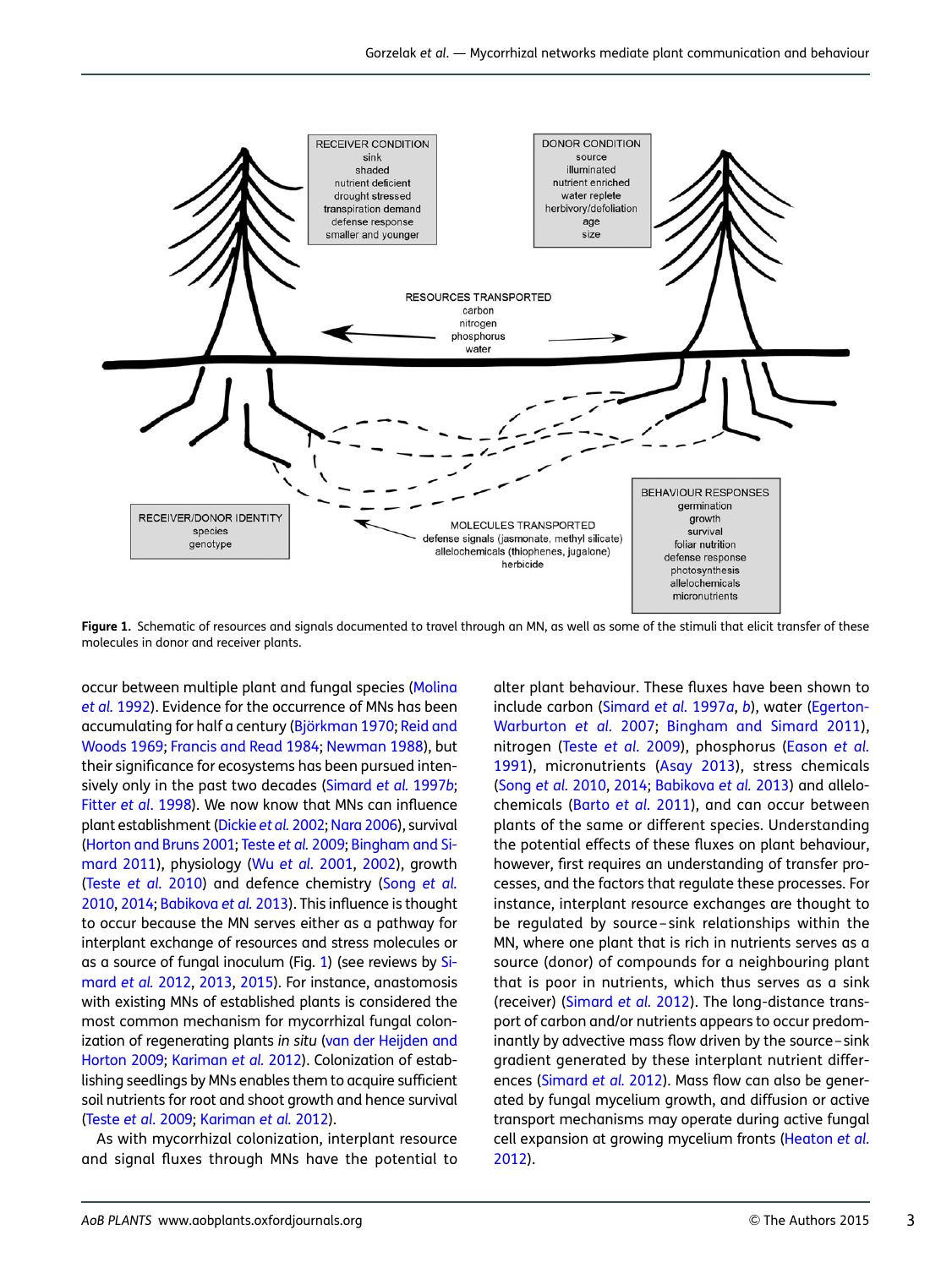The primary importance of plant–sink strength in governing the magnitude and direction of resource transfer through MNs is illustrated in studies showing transfer of carbon to rapidly growing EMF saplings with high transpiration rates, or to shaded EMF seedlings with high respiration demands for survival and growth ([Read and Bajwa](#page-11-0) [1985](#page-11-0); [Simard](#page-11-0) et al. 1997a; Teste et al[. 2009](#page-11-0), [2010](#page-12-0)). Organic compounds are thought to enter the transpirational stream of the receiver plant via the xylem, and then be actively transported to rapidly expanding biosynthetic tissues. Plant source strength also drives transfer under certain conditions. This was demonstrated in the rapid transfer of labile carbon from the roots of injured EMF seedlings to healthy neighbours (Song et al. [2014\)](#page-11-0), and in the transfer of nitrogen from  $N_2$ -fixing or fertilized source plants to non-N<sub>2</sub>-fixing sink plants (He [et al.](#page-10-0)  $2009$ ). Increasing source strength by  $CO<sub>2</sub>$  fertilization of plants in AMF networks, in contrast, has had no effect on carbon transfer ([Fitter](#page-10-0) et al. 1998). Although either source or sink strength may dominate under certain circumstances, it is more likely that the simultaneous behaviour of both source and sink plants (and sources and sinks within the mycelium itself) influences carbon and nutrient transfer through MNs. For instance, the direction and magnitude of carbon transfer changed over a growing season due to simultaneous changes in phenology, and hence source and sink strength, of different plants involved in an EMF network in mixed temperate forest [\(Philip 2006\)](#page-11-0) and Low Arctic Tundra [\(Deslippe and Simard](#page-9-0) [2011\)](#page-9-0). Carbon and nitrogen are thought to travel through MNs together in simple amino acids ([Simard](#page-11-0) et al. 2015). These molecules travel through the MN rapidly, moving from donor plants to the fungal mycelium within 1 or 2 days (Wu et al. [2002](#page-12-0); [Heaton](#page-10-0) et al. 2012) and to the shoots of neighbouring plants within 3 days (Wu et al. [2002](#page-12-0)).

Using experimental designs that prevent the aboveground transfer of volatile organic compounds (VOCs), as well as controlling for the formation of an MN, stress signals have been shown to transfer from injured to healthy plants through MNs even more rapidly than carbon, nutrients or water. Herbivore- and pathogeninduced stress responses were up-regulated in undamaged neighbours in as little as 6 h following insect or fungal infestation of donor plants linked in AMF MNs (Song [et al.](#page-11-0) 2010, [2014;](#page-11-0) [Babikova](#page-9-0) et al. 2013). [Song](#page-11-0) et al. [\(2014\)](#page-11-0) found up-regulation of four defence-related genes in healthy neighbours 6 h after AMF tomato donors were infested with the leaf-chewing caterpillar Spodoptera litura Fabricius, likely in response to signalling via the jasmonate pathway through the MN. They showed that production of defence enzymes increased receiver resistance to pests, as indicated by lower weight gain and hence lower fitness of the herbivore. In an earlier

study, Song et al. [\(2010\)](#page-11-0) infested AMF tomato plants with the foliar necrotrophic fungus, Alternaria solani, and similarly found that six defence genes encoding for defence enzymes were activated after 65 h in the uninfested neighbours. In this study, the use of mutant controls and the genes that were up-regulated suggested that salicylic acid and jasmonic acid pathways were involved in signalling (or signal detection 'evesdropping') through the MN. In an MN linking EMF Douglas-fir and ponderosa pine, defoliation of Douglasfir with the insect Choristoneura occidentalis (western spruce budworm) induced defence enzyme production in neighbouring linked ponderosa pine within 24 h of in-festation (Song et al. [2015](#page-11-0)). These studies clearly show a rapid physiological response of recipient plants to stress signalling transmitted through MNs, even in plants of a different genus, indicating a shift in plant behaviour to protect fitness.

#### Plant Behaviour

Plant behaviour is defined as a change in plant morphology or physiology in response to environmental stimuli, including responses to chemicals, light and water, that occurs within a plant's lifetime [\(Karban 2008\)](#page-10-0). Phenotypic plasticity, the ability of an individual to alter its traits in response to the environment, is a defining feature of plants. [McNickle](#page-10-0) et al. (2009) define behaviour as the expression of plant plasticity that is like a decision point, where each choice involves trade-offs that will affect fitness. The most studied plant behaviours involve alteration of aboveground morphology to optimize access to sunlight ([Smith 2000;](#page-11-0) [Novoplansky 2009\)](#page-11-0), or of reproductive or defensive traits to deal with environmental heterogeneity ([Karban 2008\)](#page-10-0). Plant behaviour responses can also occur belowground, in foraging for nutrients and water ([Hodge](#page-10-0) [2004](#page-10-0)) and in response to root competition ([Cahill](#page-9-0) et al. [2010](#page-9-0)). Since all forest plants form obligate symbioses with mycorrhizal fungi, plant behavioural responses must also include any physiological changes due to their mycorrhizal status (e.g. changes in fine root morphology and/or production following fungal colonization). The relative speed of the change, the presence of stimuli and nonpermanence of the change (e.g. short-term production of defence chemicals) distinguish plant behaviour from other chemically mediated processes [\(Karban 2008\)](#page-10-0).

# Mycorrhizal Network Effects on Plant Behaviour

Plants that are connected via an MN can rapidly modify their behaviour in response to fungal colonization and interplant biochemical communication. Plant behavioural responses that have been measured thus far include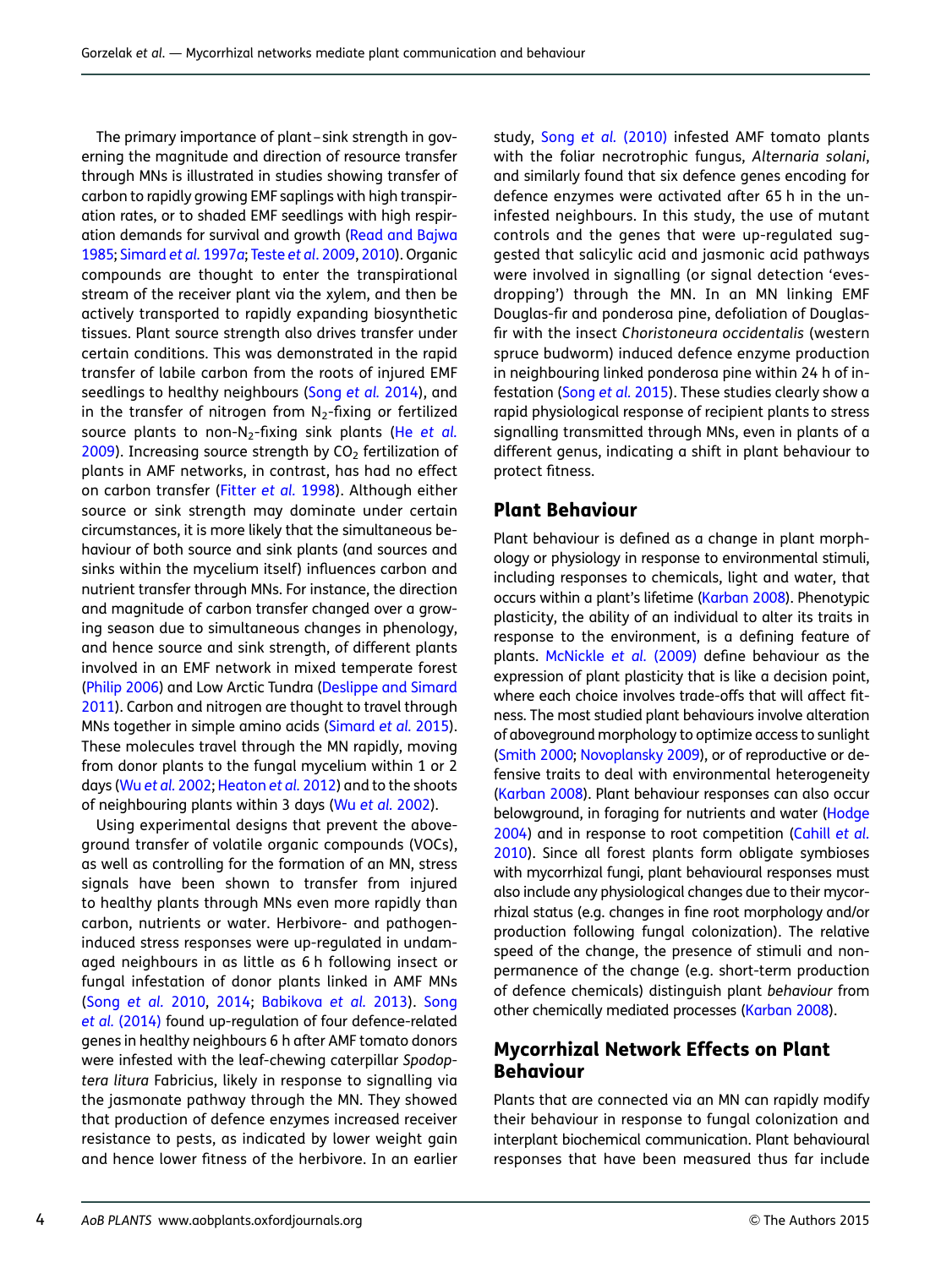rapid changes in mycorrhizal colonization, root growth, shoot growth, photosynthetic rate, foliar nutrition, foliar defence chemistry and defence response (Fig. [1](#page-2-0), Table 1). For instance, plant hosts have responded to mycorrhizal colonization via MNs by adjusting production of fine roots (e.g. [Pickles](#page-11-0) et al. 2010), probably due to the production of plant auxins, and this has been noted in both EMF ([Frankenberger and Poth 1987;](#page-10-0) Gay [et al.](#page-10-0) 1994; [Karabaghli-Degron](#page-10-0) et al. 1998; [Scagel and Linderman](#page-11-0) [1998](#page-11-0); [Felten](#page-10-0) et al. 2010) and AMF systems ([Hanlon and](#page-10-0) [Coenen 2011](#page-10-0)). These varied types of plant behavioural responses have occurred in cases where the neighbouring plants linked in the MN (i) are of the same or different species and (ii) are kin (of the same parental lineage) or strangers. These observations raise questions about the evolutionary consequences of MN-related interactions. Plant behavioural changes have qualities and quantities that can substantially alter the community ecology of a site, including intra- and interspecific interactions, species co-existence and biodiversity. Changes to the fitness of connected neighbouring plants and associated organisms can also have ecosystem-wide impacts. In this section, we discuss evidence that MNs can influence plant behaviour, with ripple effects on plant community and ecosystems ecology.

The impacts of MN-mediated resource transfer on plant behaviour are evident in the regeneration success of mono-specific and mixed forests. In the interior Douglasfir forests of western North America, the transfer of carbon, nitrogen and water from older trees to regenerating seedlings through an MN has been associated with rapid increases in net photosynthetic rates [\(Teste](#page-12-0) et al. 2010), shoot water relations [\(Schoonmaker](#page-11-0) et al. 2007) and shoot and root growth of the young seedlings [\(Teste](#page-11-0)

et al. [2009\)](#page-11-0). These responses were linked to improved seedling survival and productivity, and hence regenerative capacity of the forest. Whether they were caused by the observed carbon, nitrogen or water transfer, or by some other facilitative effect of the MN, remains unknown. However, similar shifts in Douglas-fir seedling behaviour in response to MNs have been repeatedly observed in a range of regional climates ([Simard](#page-11-0) et al. [2012](#page-11-0)). In a separate study, water transfer from replete to drought-stressed conspecifics through MNs was also associated with increased growth ([Bingham and Simard](#page-9-0) [2011](#page-9-0)). Here, the receiver seedlings accessed water through the MN, allowing them to modify root and shoot growth that resulted in increased survival. Under the drought conditions in this study, carbon transfer did not co-occur with water transfer, indicating plasticity in plant behavioural responses to limiting resources.

Thus far, we have presented only one-sided behavioural responses of plants to resource transfers in MNs (i.e. responses of plants that are recipients of resource transfers or stress signals). This is partly an outcome of study objectives, where experiments were designed to test receiver plant behaviour responses, but may also reflect the importance of relative source and sink strengths within an MN. In a study of AMF networks, for example, [Walder](#page-12-0) et al. [\(2012\)](#page-12-0) demonstrated that flax donated relatively little carbon while receiving 94 % of its nitrogen and phosphorus from the MN, whereas sorghum invested significant amounts of carbon while gaining little, translating into no positive growth effects for sorghum. Interestingly, however, the two plants grown in mixture were more productive relative to when they were grown in monocultures, suggesting unmeasured benefits resulting from linkage to the MN. Likewise, Douglas-fir grew larger

Table 1. List of recent studies documenting plant behaviour changes mediated through connection to MNs.

| <b>Plant behaviour mediated through MNs</b>    | <b>Plant host</b>                 | <b>MN</b> forming fungus | <b>References</b>         |
|------------------------------------------------|-----------------------------------|--------------------------|---------------------------|
| Increased foliar N                             | Ambrosia artemisiifolia L.        | Glomus intraradices      | File et al. (2012)        |
| Increased mycorrhization of kin through MN     |                                   |                          |                           |
| Foliar defence chemistry                       | Vicia faba                        | Glomus intraradices      | Babikova et al. (2013)    |
| Defence response to pathogenic fungus          | Lycopersicon esculentem Mill.     | Glomus mossege           | Song et al. (2010)        |
| Defence response to leaf-chewing caterpillar   | Lycopersicon esculentem Mill.     | Funneliformis mosseae    | Song et al. (2014)        |
| Increased survival, growth and carbon transfer | Pseudotsuga menziesii var. glauca | <b>Natural EMF</b>       | Teste et al. (2009)       |
| Improved survival under drought stress         | Pseudotsuga menziesii var. glauca | <b>Natural EMF</b>       | Bingham and Simard (2011) |
| Improved survival with established MN          | Pseudotsuga menziesii var. glauca | <b>Natural EMF</b>       | Bingham and Simard (2012) |
| Growth after disturbance, carbon transfer      | Pseudotsuga menziesii var. glauca | Rhizopogon vinicolor     | Teste et al. (2010)       |
| Increased photosynthesis, carbon transfer      | Pseudotsuga menziesii var. glauca | <b>Natural EMF</b>       | Simard et al. (1997a)     |
|                                                | Betula papyrifera Marsh.          |                          |                           |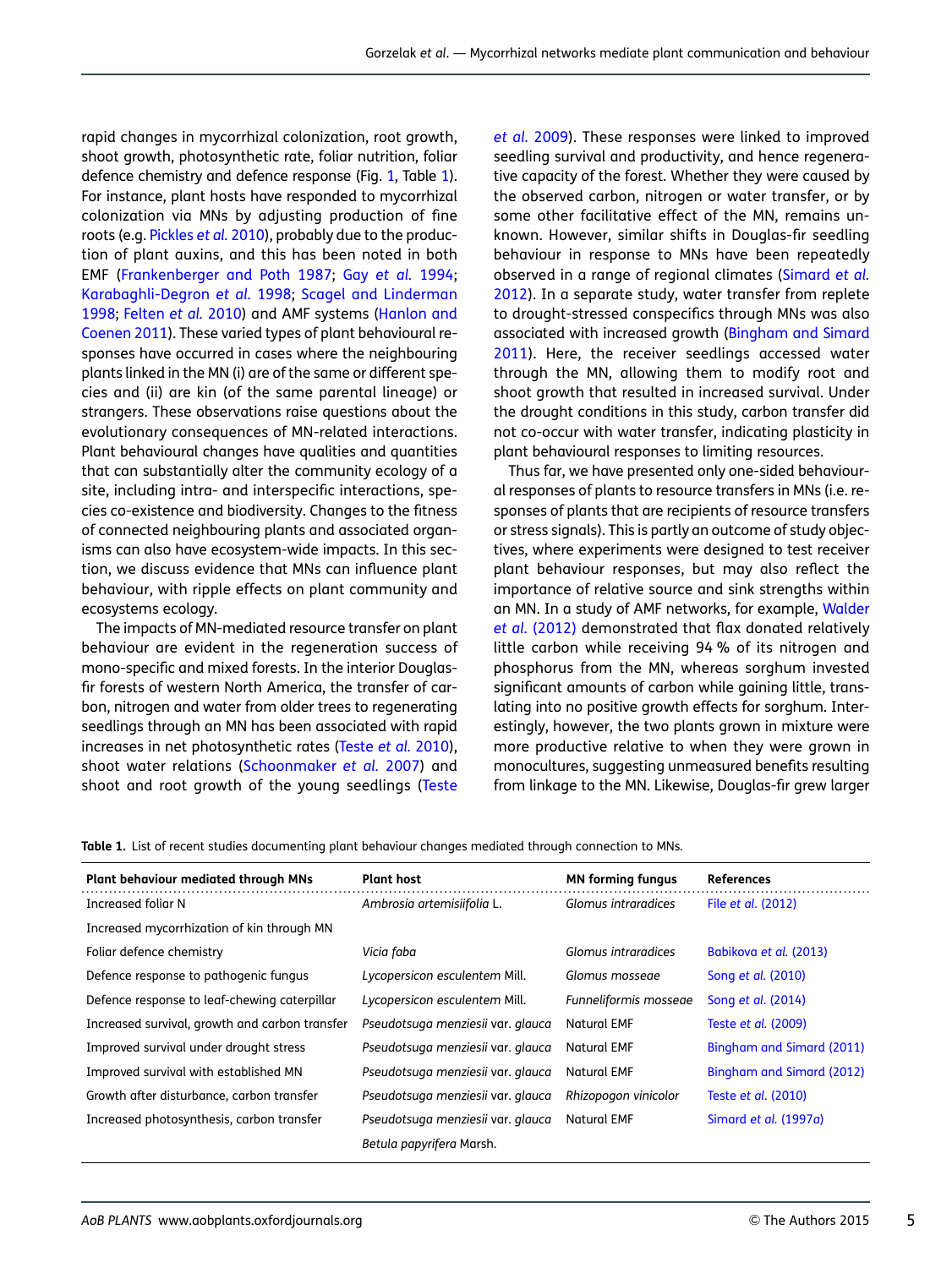when in mixture with linked ponderosa pine, likely due to modified growth behaviour to gain access to excess phosphorus via the MN that would otherwise have been consumed by ponderosa pine as 'luxury consumption' (Perry [et al.](#page-11-0) 1989). Asymmetrical benefits have also been evident in interspecific carbon transfer from paper birch to Douglas-fir in the summer, with increasing net transfer with shading of Douglas-fir ([Simard](#page-11-0) et al. [1997](#page-11-0)a). Regardless of the net effects of carbon transfer through the MN, both Douglas-fir and paper birch benefitted from growing in mixture versus monoculture through increased productivity [\(Sachs 1996\)](#page-11-0), and from increased resistance to Armillaria root disease ([Baleshta](#page-9-0) et al. [2005\)](#page-9-0), possibly due to a greater population size of the pathogen-antagonistic rhizosphere microbe, Pseudomonas fluorescens [\(DeLong](#page-9-0) et al. 2002). These studies show that plant behavioural responses to resource transfer via MNs are dynamic, asymmetrical at times and dependant on the identity of the plants, the source – sink patterns in the MN and the environmental conditions of the system [\(Hynson](#page-10-0) et al. 2012).

Defence signals travelling through the MN clearly result in rapid behavioural responses of recipient plants, and this is evident in sudden changes in foliar defence chemistry [\(Babikova](#page-9-0) et al. 2013; Song et al[. 2015](#page-11-0)) and pest resistance (Song et al. [2010](#page-11-0), [2014\)](#page-11-0) (see above). For instance, broad beans (Vicia faba) responded to aphid attack by swiftly transferring defence signals via the MN to neighbouring bean plants, which responded in turn by producing aphid-repellent chemicals and aphid-predator attractants ([Babikova](#page-9-0) et al. 2013). These higher order interactions represent trophic cascades generated by pest infestation triggering signal propagation through the MN. In a different study, defoliation of Douglas-fir resulted in simultaneous transfer of defence signals and carbon to neighbouring healthy ponderosa pine through MNs, resulting in increased defence enzyme production by ponderosa pine, possibly orchestrated by the networking fungus as a strategy to protect itself against the loss of healthy hosts (Song et al[. 2015](#page-11-0)). Responses to pest infestations can also lead to larger-scale generational changes in the behaviour of plant-symbiont systems. Shifts in ectomycorrhizal community composition caused by a variety of factors, such as host mortality (e.g. pine beetle outbreaks; Kurz et al. [2008\)](#page-10-0), can result in legacy effects that impact future generations of the host species [\(Karst](#page-10-0) et al. 2015). For example, in areas of western North America dramatically impacted by the mountain pine beetle-induced dieback of lodgepole pine (Pinus con-torta), EMF have declined significantly (Treu et al. [2014](#page-12-0)). Seedlings grown in soils from beetle-attacked pine stands expressed both reduced biomass and reduced production of monoterpenes compared with those grown in soil from

undisturbed pine stands, revealing a transgenerational cascade mediated by fungal symbionts (Karst et al[. 2015](#page-10-0)).

In addition to nutrients and defence chemicals, allelochemicals have also been shown to travel between plants through hyphal mycelia ([Barto](#page-9-0) et al. 2011; [Achatz](#page-9-0) et al. [2014](#page-9-0)), revealing that not all chemicals moving through the MN benefit the receiving plant. Barto et al. [\(2011\)](#page-9-0) demonstrated that MNs facilitated the transport of natural allelochemicals, thiophenes, as well as the herbicide, imazamox, resulting in decreased growth in receiver plants. Likewise, tomato plants received more jugalone, an allelochemical, and responded with reduced growth when connected to an MN when compared with control treatments lacking an MN ([Achatz](#page-9-0) et al. 2014). These examples of amensalism demonstrate that MNs can serve as couriers for biochemical warfare, or negative feedback, from one plant species to another. In previous studies, allelochemicals, demonstrated under laboratory conditions to reduce vigour and growth of recipient plants, were discounted as having meaningful impact in situ due to the assumption that they were transmitted through aerial release [\(Duke 2010\)](#page-9-0). In this manner, they would dilute quickly, precluding a targeted attack. The targeted delivery through an MN, however, demonstrates the important role of MNs in isolating plant behavioural responses to allelochemicals. Thus, the ability of the MN to facilitate allelochemical delivery represents a higher order interaction with direct impacts on the behaviour of the sender and receiver plants.

#### Mechanisms for Adaptive Behaviour

Plant genotypes have shown heritability for mycorrhizal fungal traits ([Rosado](#page-11-0) et al. 1994a; Temel et al[. 2005](#page-11-0)) and vice versa ([Rosado](#page-11-0) et al. 1994b), indicating a mechanism by which MNs play a role in host fitness and adaptive behaviour. At the most basic level, the type of association, whether AMF or EMF, depends on the identity of the plant. Further, within those categories, some plants will associate with a subset of fungal species [\(Brundrett](#page-9-0) [2009](#page-9-0)). The spectrum of symbiotic relationships can range from mutualistic, where both partners benefit, or commensal, where one partner benefits while the other is unaffected, to parasitic where one partner exploits the other [\(Egger and Hibbett 2004\)](#page-10-0). These are expressed in plant adaptive behaviours such as survival, longevity, growth, physiology, carbon allocation or reproduction. A fungus can express a mutualism with one plant, while simultaneously exploiting a different plant. Mycoheterotrophic plants are perhaps the most extreme example of this type of exploitation, where a plant acquires all of its carbon by parasitizing fungi through the MN (e.g. [Leake 1994;](#page-10-0) [Massicotte](#page-10-0) et al. 2012). These plants link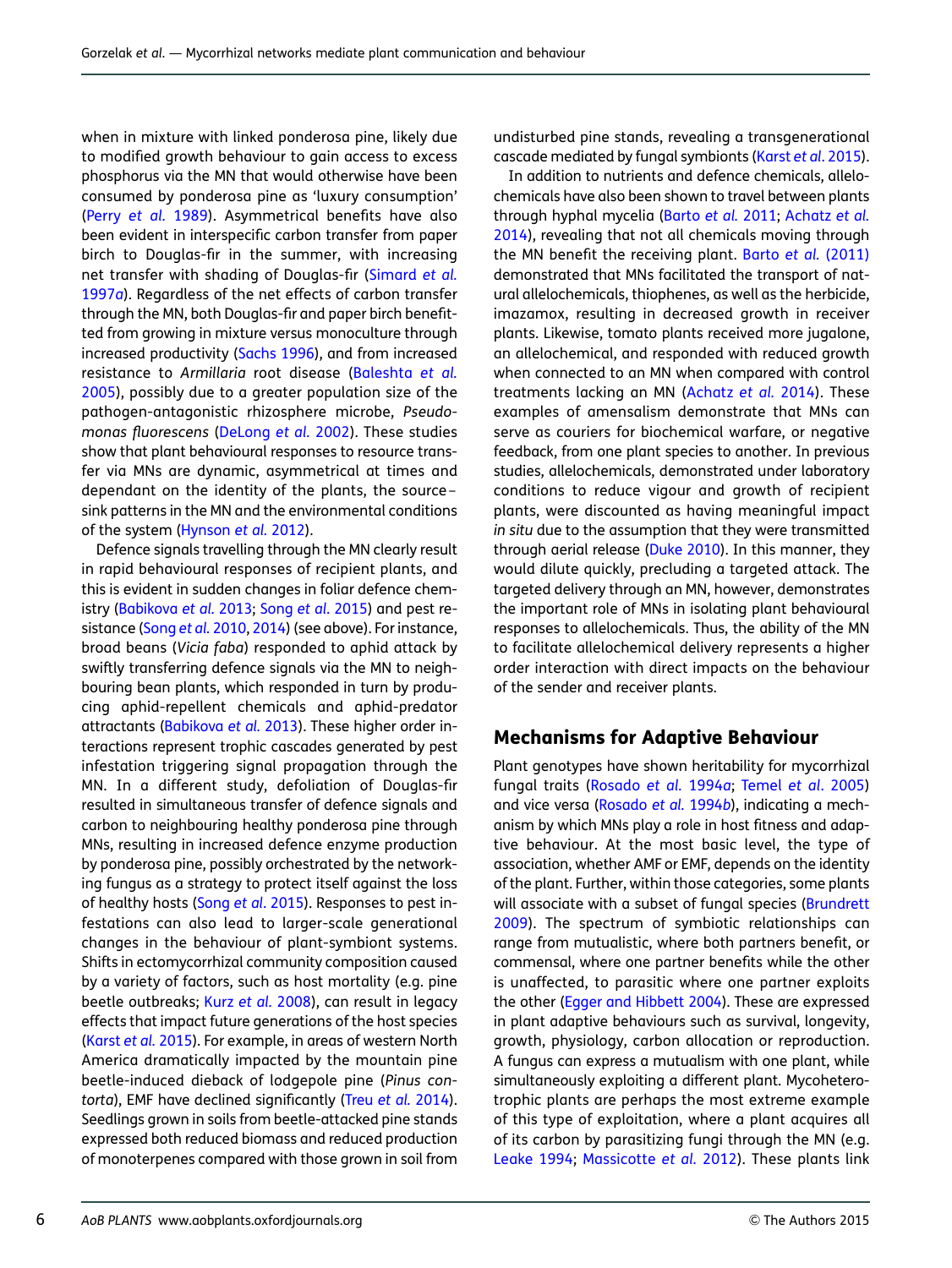into the MN of a nearby tree and siphon off photosynthate, enabling them to survive and grow. Importantly this reveals the existence of a mechanism by which plants can acquire nutritional levels of carbon from mycorrhizal fungi. The fitness of all participants in this scenario is increased by the existence of the MN: (i) the mycorrhizal fungus acquires carbon from the tree (or multiple trees) and may use the mycoheterotroph as the staging ground for long-distance exploration and colonization, (ii) the mycoheterotroph acquires carbon from the fungus and (iii) the tree gains access to a wider pool of soil resources, and potentially connection to other trees facilitating the detection of defence signals.

The relatedness of neighbours in mono-specific plant communities can also influence whether MNs will elicit adaptive behavioural changes. For example, foliar nutrition in AMF Ambrosia artisifolia L. improved when it was integrated into an MN with related plants but not conspecific strangers (File et al. [2012\)](#page-10-0). Likewise, in mono-specific pairs of EMF interior Douglas-fir grown in greenhouse conditions, foliar micronutrients were increased in kin compared with strangers grown with older conspecifics [\(Asay 2013](#page-9-0)). This appears to be linked with mycorrhizal association of this system as mycorrhizal colonization was also elevated in kin seedlings (File et al. [2012](#page-10-0); [Asay](#page-9-0) [2013\)](#page-9-0). These findings reveal that MNs can play an integral role in kin selection, but the exact mechanisms by which they do this are unclear. However, there is strong evidence that biochemical signals derived from mycorrhizas or roots are involved. For example, [Semchenko](#page-11-0) et al. [\(2014\)](#page-11-0) showed that root exudates carried specific information about the genetic relatedness, population origin and species identity of neighbours, and locally applied exudates triggered different root behaviour responses of neighbours. This included increased root density, achieved through changes in morphology rather than biomass allocation, suggesting the plants limited the energetic cost of their behaviour.

Because the overwhelming majority of plants are predominantly mycorrhizal in situ, any root exudates involved in kin recognition are likely to be filtered through mycorrhizal fungi. In a recent study using stable-isotope probing, we found that MNs transmitted more carbon from older 'donor' Douglas-fir seedlings to the roots of younger kin 'receiver' seedlings than to stranger 'receiver' seedlings, suggesting a fitness advantage to genetically related neighbours (Pickles et al. unpubl.). This may have been facilitated by the greater mycorrhizal colonization of kin than stranger seedlings [\(Asay 2013](#page-9-0)), creating a stronger sink in the MN, an effect also noted in the study by File et al. [\(2012\).](#page-10-0) The greater colonization of kin seedlings may have arisen from complimentary genetics of

the fungal genet and tree genotype (e.g. [Rosado](#page-11-0) et al. [1994](#page-11-0)a, [b](#page-11-0)). In order to establish a mutualism, fungi must overcome a tree's pathogen defence system, which involves the activation of genes to express specific enzymes. Recent work has shown that the EMF species Laccaria bicolor secretes an effector protein (MiSSP7) that suppresses host jasmonic acid production, a typical host defence response that interferes with fungal infection, with the effect of enhancing L. bicolor colonization of host roots (Plett [et al.](#page-11-0) 2014). Furthermore, Populus host plants have been shown to induce the production of MiSSP7 in L. bicolor through flavonoids present in their root exudates ([Plett and Martin 2012](#page-11-0)). Taken together these findings reveal one mechanism by which plants actively communicate with fungal symbionts to encourage root colonization, with direct consequences for plant behaviour. Thus, related plants may more easily establish mutualisms as a result of the priming effects of root exudates (e.g., [Semchenko](#page-11-0) et al. 2014), which may also lower the resource costs of enzyme production, or promote genotypic complementarity between hosts and co-adapted fungal associates. More research is needed to clarify the role of each player in this system. Nonetheless, kin selection is occurring as evidenced by kin versus stranger behaviour differences, and is connected to the formation of MNs, although the mechanism through which the MN elicits the behaviour response remains to be resolved.

#### Evolution of MN-Mediated Plant Behaviour

The evolutionary ecology of MNs and the consequences for plant and fungal fitness has been discussed both in terms of individual selection and multi-level or group selection [\(Perry 1995](#page-11-0); [Wilkinson 1998](#page-12-0); [Babikova](#page-9-0) et al. [2013](#page-9-0); [Johnson and Gilbert 2015\)](#page-10-0). In this section, we revisit these discussions with evidence from our own research investigating the MN effects on plant behaviour. The questions, rephrased from [Perry \(1995\)](#page-11-0), are: Why should a plant support a mycorrhizal fungus that provides carbon (or nutrients or defence signals) to a competing plant? Why would a fungus pass carbon it acquires from one plant to another plant? Upon reviewing the evidence, we agree with [Wilkinson \(1998\)](#page-12-0) that individual selection appears sufficient to explain evolution within MNs, but we also concur with [Perry \(1995\)](#page-11-0) and [Whitham](#page-12-0) et al. (2006) that this individual selection can occur within a community context. Several explanations for this are possible, and it is reasonable that a plurality of mechanisms occurs, but the relative contribution of one over the other may vary depending on the conditions of the MN.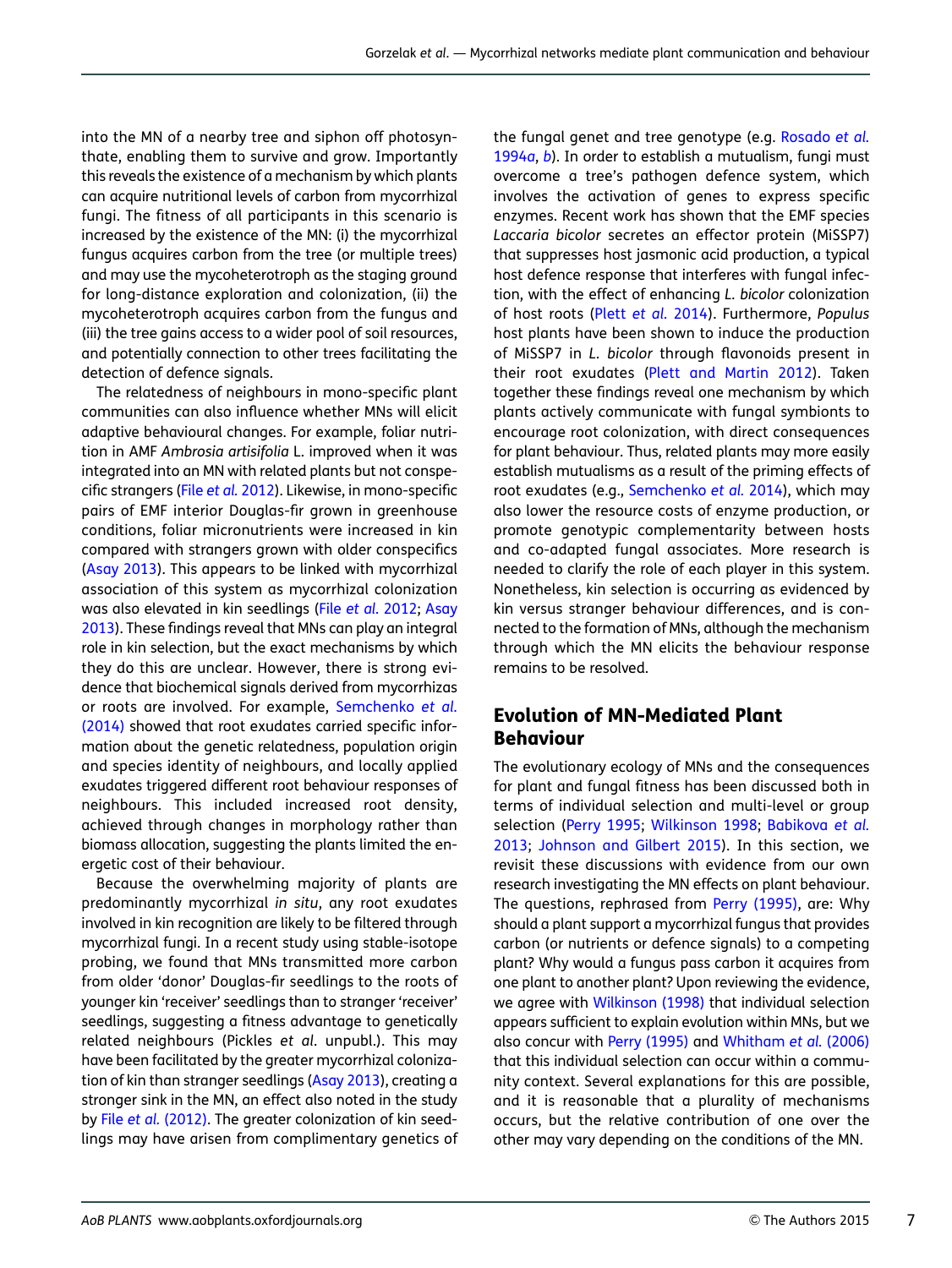Assuming that selection occurs at the individual or gene level, we suggest two possible reasons why a plant would support a fungus that then passes its carbon to another plant. First, if seed dispersal from the parent is limited, as we know is the case in forests (Perry [et al.](#page-11-0) [2008](#page-11-0)), then there could be a high degree of relatedness between parent trees and neighbouring seedlings. Given that nearby neighbours are more likely to be relatives, a plant may pass carbon to an MN that then passes it to a relative, resulting in kin selection. This is inclusive fitness, where it is beneficial to a plant to ensure the shared genes of a related neighbour are passed on, provided the cost to the parent individual is not too high. The occurrence of kin selection in conifers, and the involvement of mycorrhizal fungi in the mechanism, has been demonstrated in our studies with Douglas-fir. We found greater mycorrhizal colonization, micronutrient levels ([Asay 2013](#page-9-0)) and twice as much carbon transferred from established Douglas-fir to nearby kin than stranger neighbours (B. J. Pickles et al. unpubl.). This suggests that Douglas-fir trees connected in a Rhizopogon network in monospecific stands [\(Beiler](#page-9-0) et al. 2010) may behave much like a clonal plant, shuttling resource across the network to related plants in need, increasing the fitness of the evolving genotype. Congruently, we have also found large amounts of carbon (5 % of total photosynthesis) passed through the MN between Betula nana plants that are clonal in the Low Arctic Tundra. This carbon transfer appears to be supporting the expansion of related clones through the tundra during warmer periods of the growing season [\(Deslippe and Simard 2011](#page-9-0)). But what if the recipient plants are unrelated—that is, they are neither kin seedlings nor ramets? We have found that carbon, albeit in small amounts, can pass from mature Douglas-fir trees through MNs to unrelated Douglas-fir seedlings [\(Teste](#page-11-0) et al. 2009). Could the transfer of carbon to unrelated seedlings simply be a cost of being linked into MN, or do the donor trees have any control over where and how much carbon is transferred? Our studies point to the latter. Teste et al. [\(2009,](#page-11-0) [2010\)](#page-12-0) found that Douglas-fir trees transferred more carbon and nitrogen to neighbouring seedlings where the donor tree was larger or the receiver seedlings had a greater demand. Moreover, we have found that Douglas-fir transferred net amounts of carbon to neighbours of a different species, paper birch, which then passed the net amounts of carbon back to Douglas-fir at a different time of year ([Philip](#page-11-0) [2006](#page-11-0)) and when it was under increasing shade ([Simard](#page-11-0) [et al.](#page-11-0) 1997b). These studies demonstrated that the amount of carbon transferred depended on the strength of the sink and the input of the donor ([Teste](#page-11-0) et al. 2009, [2010\)](#page-12-0), and thus suggest a degree of control by the donor over the amount of carbon passed to the

networking fungi, where the donor may donate excess photosynthate to the MN where it is then shuttled based on strength of the sink [\(Simard](#page-11-0) et al. 2012). From the plant's perspective, the second reason why it would pass carbon to its networking fungus that then passes it to an unrelated plant individual is that there is an evolutionary advantage to the plant through support of the highly diverse and adaptive mycorrhizal symbionts in the MN. The generalist fungal species in the MN can rapidly evolve to the temporally and spatially diverse environment, providing a mechanism for the longer-lived plants and trees to cope with an uncertainty and variability ([Wilkinson 1998\)](#page-12-0).

The second question, why a networking fungus would pass carbon from one plant to another, can also be explained by individual selection. If the networking fungus acquires more carbon from one plant than it requires for its own fitness, it can then supply the excess carbon to other networked plants in need, thus diversifying its carbon portfolio for insurance against potential loss of one of the hosts. This more secure carbon source from multiple plants is important to the fitness of the fungal species in variable environments (Perry et al. [1989;](#page-11-0) [Wilkinson 1998](#page-12-0)). From the fungal species perspective, the relatedness of plants involved in the network should be of no consequence, as long as a long-term carbon source is secured. [Heil and Karban \(2009\)](#page-10-0) similarly suggest that interplant communication via VOC stress signals may be an unavoidable consequence of individual defence strategies or are an extension of within-plant signalling. Interestingly, the greater stability found in mixed species plant communities than monocultures [\(Tilman](#page-12-0) et al. 2001; [Perry](#page-11-0) et al. [2008\)](#page-11-0) suggests that networking and communicating with multiple plant species is a lower risk strategy for the fungus in the MN than networking with only a single plant species. In support of this, we found that ponderosa pine received both carbon and defence signals from damaged neighbouring Douglas-fir through networking mycorrhizal fungi (Song et al[. 2015](#page-11-0)). Here, the networking fungus may have acted to protect its net carbon source, by allocating carbon and signals to the healthy, more reliable ponderosa pine. In unstable environments, such as ecosystems under stress and experiencing species turnover as a result of climate change, the MN may therefore benefit from transferring carbon and defence signals interspecifically, favouring hosts that can supply more carbon (Kiers et al. [2011\)](#page-10-0). [Babikova](#page-9-0) et al. [\(2013\)](#page-9-0) also suggested that allocating stress signals to plants that supply more carbon would benefit the fungus most. It is possible, therefore, that MN-based transfers and signals have evolved through costs and benefits to favour reciprocation, but also remain more generic among multiple plants species in stressful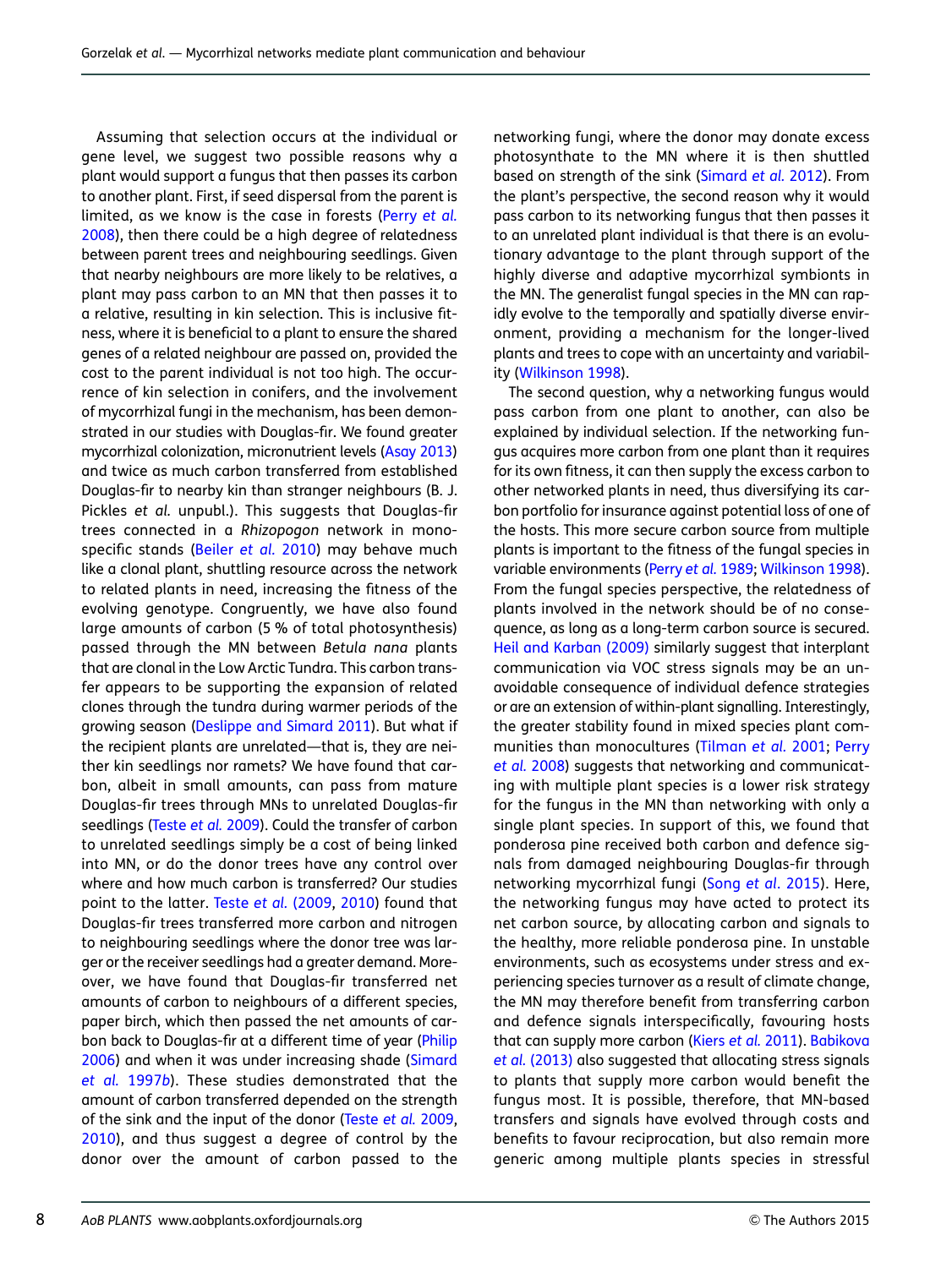environments for long-term stability. Nothing is known about the specificity of transfer or signalling pathways through MNs ([Johnson and Gilbert 2015](#page-10-0)), but the differences in specificity of herbivores, and the differences in stability in mixed versus monoculture plant communities, provide fertile grounds for further research.

Group selection is considered to occur where natural selection expresses at the level of the group instead of the individual. It is thought possible where there is an organization of individuals into groups that have a complex social structure that promotes the fitness of group members. When considering that group selection occurs at the level of the species for the formation of groups, it is important to note that there is congruence between individual and group selection theory. [Perry \(1995\)](#page-11-0) argues that evidence for group selection exists in cooperative guilds, where multiple plants are linked together by MNs for mutual aid. The guilds are then stabilized either through tit-for-tat relationships or reciprocal altruism between the plants and the fungi. It is through these internal relationships and positive feedbacks that the self-organizing behaviour of the guild or group develops. Cooperative guilds exist in communities, especially forests, where species share an ecological commons and experience stochastic disturbance that leads to hiatus in one or more plant species [\(Perry 1995](#page-11-0)). There is evidence for both tit-for-tat and reciprocal altruism in MNs in forests, both which would be resistant to cheaters (i.e. individuals that benefit without reciprocating). Tit-for-tat, distinct from mutualisms, is evident in bidirectional transfer between paper birch and Douglas-fir [\(Simard](#page-11-0) et al. 1997a, [b](#page-11-0); [Philip](#page-11-0) et al. 2010) and between unrelated Douglas-fir [\(Teste](#page-12-0) et al. 2010). This cooperative bidirectional exchange occurs over a period of a few days and appears to be related to the behaviour and possibly fitness of the individuals involved in the network. However, reciprocal altruism, or repeated prisoners dilemma, occurs over longer time periods, and this explanation is more congruent with the highly variable disturbances and hiatus in forests. There is some evidence for reciprocal altruism through the switches in the direction of net carbon transfer between paper birch and Douglas-fir [\(Philip 2006](#page-11-0)) or maple and trout lily seedlings ([Lerat](#page-10-0) [et al.](#page-10-0) 2002) in response to differential changes in plant phenology over a period of several months. The hyperlinking that occurs in Douglas-fir—Rhizopogon networks also illustrates that topology of MNs is designed for such complex reciprocal exchanges between trees. The trees in these and other forests are considered foundational species [\(Simard 2009\)](#page-11-0), and the traits of foundational trees have been shown to have heritable effects on the associated networking mycorrhizal fungi [\(Rosado](#page-11-0) et al. [1994](#page-11-0)a, [b](#page-11-0)), bird and arthropod communities ([Whitham](#page-12-0)

et al. [2006\)](#page-12-0), soil microbes [\(Schweitzer](#page-11-0) et al. 2008), and potentially gene regulation of connected neighbours connected (Song et al[. 2015\)](#page-11-0) and the biochemistry of sub-sequent generations of seedlings (Karst et al[. 2015\)](#page-10-0), suggestive of group selection. As such, group selection may help explain why forest productivity and tree disease resistance in communities of Douglas-fir, paper birch, their inter-linking mycorrhizal fungi and associative soil microbes are enhanced compared with monocultures of Douglas-fir alone [\(Simard](#page-11-0) et al. 2005). However, studies are needed to test whether groups actually do benefit from MN-driven plant behaviour changes.

#### Complex Adaptive Systems

Underground 'tree talk' is a foundational process in the complex adaptive nature of forest ecosystems. Since plants form the basis of terrestrial ecosystems, their behavioural interactions, feedbacks and influences are important in generating the emergent properties of ecosystems ([Levin 2005](#page-10-0)). Given the connectivity inherent in the formation of MNs and the impressive array of plant behavioural interactions that can be mediated through them, plant behaviour and MNs are intricately linked. In the interior Douglas-fir forests of British Columbia, seedlings regenerate within the MN of old conspecific trees. The architecture of the MN is scale-free, where hub trees are highly connected relative to other trees in the forest ([Beiler](#page-9-0) et al. 2010), and this is characteristic of a complex adaptive system ([Simard](#page-11-0) et al. 2013; [Beiler](#page-9-0) et al. [2015\)](#page-9-0). The scale of the MN is at least on the order of tens of metres [\(Beiler](#page-9-0) et al. 2010) and potentially much larger, with a single fungus sometimes spanning hundreds of hectares of forest [\(Ferguson](#page-10-0) et al. 2003). Recent work on the diversity of plant – fungal connections in forests revealed multiple levels of nestedness in the associations between host plants and fungal symbionts [\(Toju](#page-12-0) et al. [2014](#page-12-0); [Beiler](#page-9-0) et al. 2015). Each individual component (plant or fungus) of the ecosystem-wide network will, therefore, have a different potential to influence the behaviour of every other individual based on the extent, diversity and hierarchical level of its connections. As discussed above, the connections created by mycorrhizal fungi are agents for both positive (Song [et al.](#page-11-0) 2010) and negative ([Achatz](#page-9-0) et al. 2014) feedbacks to complex adaptive plant behaviour, which lead to self-organization of ecosystems ([Simard](#page-11-0) et al. 2013; [Beiler](#page-9-0) et al. 2015). Resilience is an emergent property of the interactions and feedbacks in scale-free networks [\(Levin 2005](#page-10-0)). Targeted loss of hub trees, however, can cross thresholds that destabilize ecosystems. Through the study of MNs, we are beginning to characterize the connections that are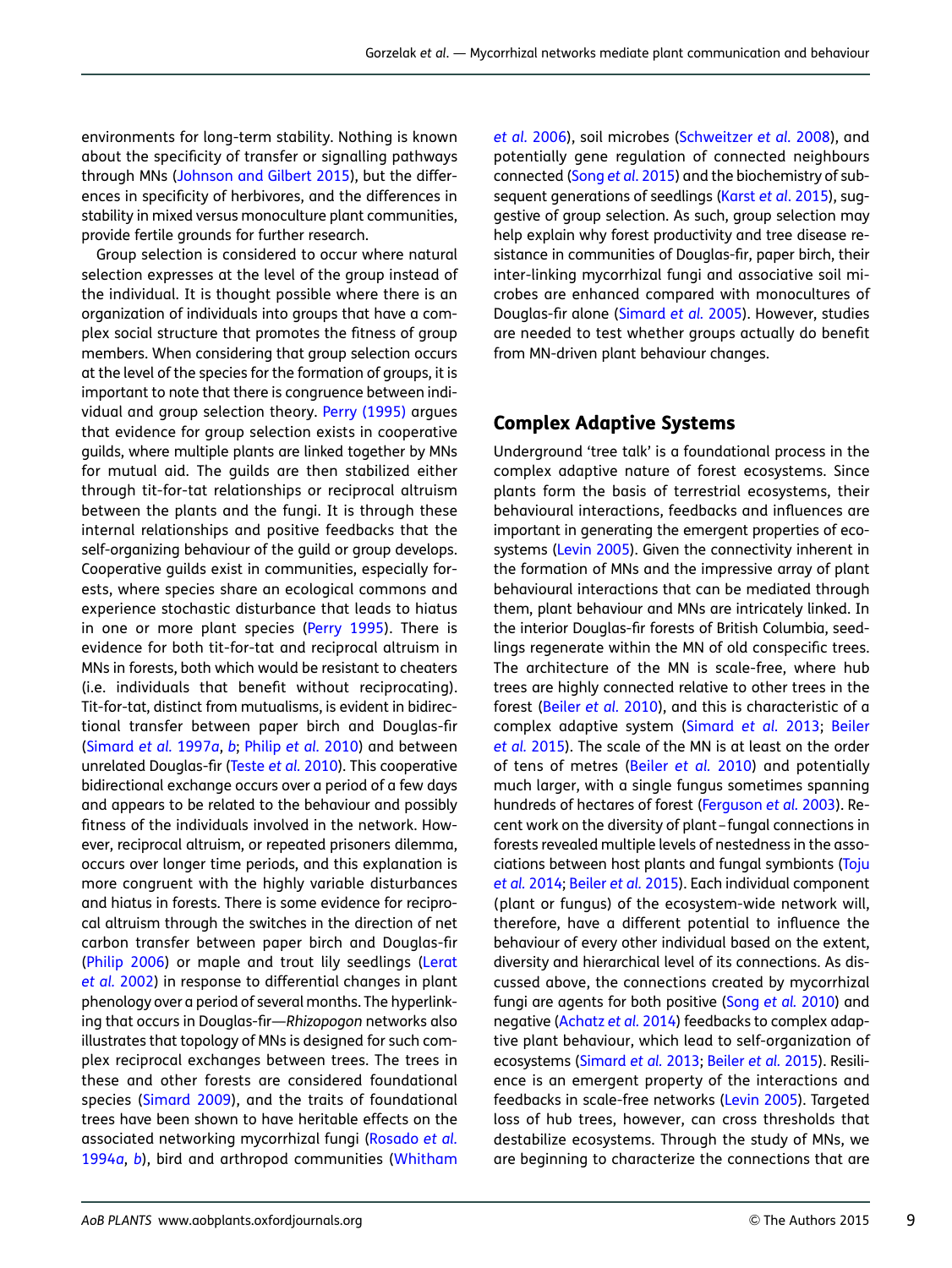<span id="page-9-0"></span>important to behaviour of system agents and thus ecosystem stability.

#### Future Research

With evidence emerging about the potential levels of connectivity in a forest, as well as the extent of the influence that an MN can have, further work to determine the drivers of the senders and receivers, and the nature of the couriers and messages along the mycorrhizal communication highway is all the more relevant. Roots in soil compete (Cahill et al. 2010), yet neighbouring trees share vital resources under stress ([Philip 2006](#page-11-0)). The fungi involved may mediate competition between plants and allow for cooperation [\(Kiers and van der Heijden 2006\)](#page-10-0). Observing the movement of resources and signalling molecules in field situations will give us a better understanding of how the various components discovered in greenhouse experiments actually manifests to generate the complex ecosystem patterns we observe. Thus the creation of field experiments that examine the scale and diversity of plant communication and behavioural responses taking place exclusively through MN are crucial. Further elucidation of the array of plant signalling molecules that can be transported via the MN will help to establish the full suite of belowground communications that are possible. Finally, experiments are needed to better understand selective mechanisms involved in the evolutionary ecology of MNs.

## Sources of Funding

This work is supported by an NSERC CGS-D to M.A.G. and an NSERC Discovery Grant and NSERC CREATE Grant to S.W.S.

#### Contributions by the Authors

S.W.S. conceived the idea behind the review, M.A.G. and S.W.S. wrote the first draft, and S.W.S., M.A.G., A.K.A. and B.J.P. contributed to subsequent drafts and provided comments.

#### Conflict of Interest Statement

None declared.

## Literature Cited

- Achatz M, Morris EK, Müller F, Hilker M, Rillig MC. 2014. Soil hyphamediated movement of allelochemicals: arbuscular mycorrhizae extend the bioactive zone of juglone (K Field, Ed.). Functional Ecology 28:1020 –1029.
- Asay A. 2013. Mycorrhizal facilitation of kin recognition in interior Douglas-fir (Pseudotsuga menziesii var. glauca). UBC Masters Thesis. http://hdl.handle.net/2429/45400.
- Averill C, Turner BL, Finzi AC. 2014. Mycorrhiza-mediated competition between plants and decomposers drives soil carbon storage. Nature 505:543 –545.
- Babikova Z, Gilbert L, Bruce TJA, Birkett M, Caulfield JC, Woodcock C, Pickett JA, Johnson D. 2013. Underground signals carried through common mycelial networks warn neighbouring plants of aphid attack. Ecology Letters 16:835 –843.
- Baleshta KE, Simard SW, Guy RD, Chanway CP. 2005. Reducing paper birch density increases Douglas-fir growth rate and Armillaria root disease incidence in southern interior British Columbia. Forest Ecology and Management 208:1-13.
- Baluška F, Volkmann D, Hlavacka A, Mancuso S, Barlow PW. 2006. Neurological view of plants and their body plan. In: Baluška F, Mancuso S, Volkmann D, eds. Communication in Plants. Berlin, Heidelberg: Springer, 19 –35.
- Barto EK, Hilker M, Müller F, Mohney BK, Weidenhamer JD, Rillig MC. 2011. The fungal fast lane: common mycorrhizal networks extend bioactive zones of allelochemicals in soils. PLoS ONE 6:e27195.
- Barto EK, Weidenhamer JD, Cipollini D, Rillig MC. 2012. Fungal superhighways: do common mycorrhizal networks enhance below ground communication? Trends in Plant Science 17: 633 –637.
- Beiler KJ, Durall DM, Simard SW, Maxwell SA, Kretzer AM. 2010. Architecture of the wood-wide web: Rhizopogon spp. genets link multiple Douglas-fir cohorts. New Phytologist 185:543 –553.
- Beiler KJ, Simard SW, Durall DM. 2015. Topology of tree-mycorrhizal fungus interaction networks in xeric and mesic Douglas-fir forests. Journal of Ecology 3:616 –628.
- Bingham MA, Simard SW. 2011. Do mycorrhizal network benefits to survival and growth of interior Douglas-fir seedlings increase with soil moisture stress? Ecology and Evolution 1:306 –316.
- Bingham MA, Simard S. 2012. Ectomycorrhizal networks of Pseudotsuga menziesii var. glauca trees facilitate establishment of conspecific seedlings under drought. Ecosystems 15:188 –199.
- Björkman E. 1970. Forest tree mycorrhiza the conditions for its formation and the significance for tree growth and afforestation. Plant and Soil 32:589 –610.
- Brundrett MC. 2009. Mycorrhizal associations and other means of nutrition of vascular plants: understanding the global diversity of host plants by resolving conflicting information and developing reliable means of diagnosis. Plant and Soil 320:37 –77.
- Cahill JF, McNickle GG, Haag JJ, Lamb EG, Nyanumba SM, St. Clair CC. 2010. Plants integrate information about nutrients and neighbors. Science 328:1657.
- DeLong RL, Lewis KJ, Simard SW, Gibson S. 2002. Fluorescent pseudomonad population sizes baited from soils under pure birch, pure Douglas-fir, and mixed forest stands and their antagonism toward Armillaria ostoyae in vitro. Canadian Journal of Forest Research 32:2146 –2159.
- Deslippe JR, Simard SW. 2011. Below-ground carbon transfer among Betula nana may increase with warming in Arctic tundra. New Phytologist 192:689 –698.
- Dickie IA, Koide RT, Steiner KC. 2002. Influences of established trees on mycorrhizas, nutrition, and growth of Quercus rubra seedlings. Ecological Monographs 72:505 –521.
- Dickie IA, Koele N, Blum JD, Gleason JD, McGlone MS. 2014. Mycorrhizas in changing ecosystems. Botany 92:149-160.
- Duke SO. 2010. Allelopathy: current status of research and future of the discipline: a commentary. Allelopathy Journal 25:17 –29.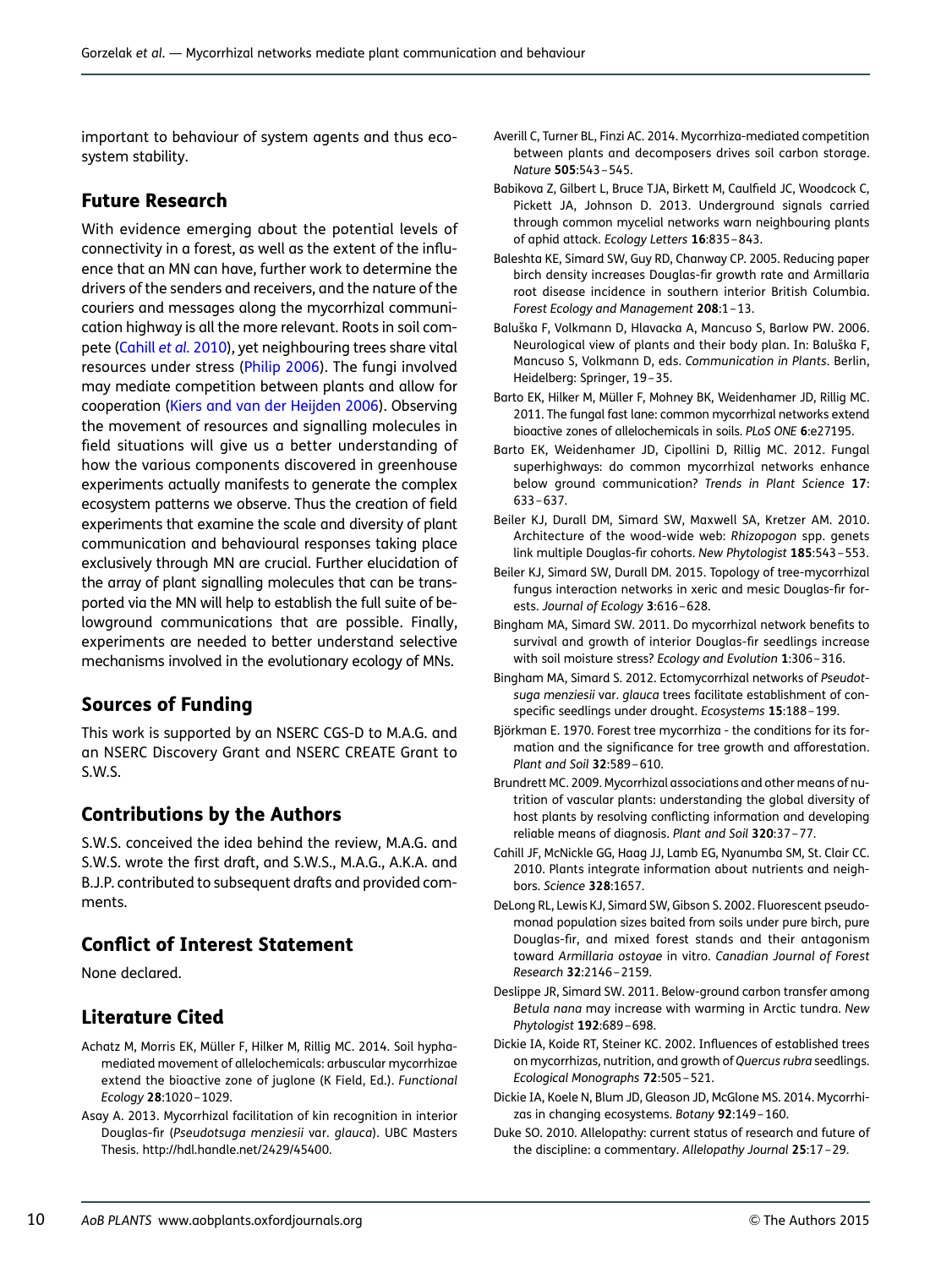- <span id="page-10-0"></span>Eason WR, Newman EI, Chuba PN. 1991. Specificity of interplant cycling of phosphorus: the role of mycorrhizas. Plant and Soil 137:267 –274.
- Egerton-Warburton LM, Querejeta JI, Allen MF. 2007. Common mycorrhizal networks provide a potential pathway for the transfer of hydraulically lifted water between plants. Journal of Experimental Botany 58:1473 –1483.
- Egger KN, Hibbett DS. 2004. The evolutionary implications of exploitation in mycorrhizas. Canadian Journal of Botany 82:1110 –1121.
- Felten J, Legué V, Ditengou FA. 2010. Lateral root stimulation in the early interaction between Arabidopsis thaliana and the ectomycorrhizal fungus Laccaria bicolor: is fungal auxin the trigger? Plant Signaling and Behavior 5:864 –867.
- Ferguson BA, Dreisbach TA, Parks CG, Filip GM, Schmitt CL. 2003. Coarse-scale population structure of pathogenic Armillaria species in a mixed-conifer forest in the Blue Mountains of northeast Oregon. Canadian Journal of Forest Research 33: 612 –623.
- File AL, Klironomos J, Maherali H, Dudley SA. 2012. Plant kin recognition enhances abundance of symbiotic microbial partner. PLoS ONE 7:e45648.
- Fitter AH, Graves JD, Watkins NK, Robinson D, Scrimgeour C. 1998. Carbon transfer between plants and its control in networks of arbuscular mycorrhizas. Functional Ecology 12:406 –412.
- Francis R, Read DJ. 1984. Direct transfer of carbon between plants connected by vesicular – arbuscular mycorrhizal mycelium. Nature 307:53 –56.
- Frankenberger WT Jr, Poth M. 1987. Biosynthesis of indole-3-acetic acid by the pine ectomycorrhizal fungus Pisolithus tinctorius. Applied and Environmental Microbiology 53:2908 –2913.
- Gay G, Normand L, Marmeisse R, Sotta B, Debaud JC. 1994. Auxin overproducer mutants of Hebeloma cylindrosporum Romagnesi have increased mycorrhizal activity. New Phytologist 128: 645 –657.
- Hanlon MT, Coenen C. 2011. Genetic evidence for auxin involvement in arbuscular mycorrhiza initiation. New Phytologist 189: 701 –709.
- He X, Xu M, Qiu GY, Zhou J. 2009. Use of 15N stable isotope to quantify nitrogen transfer between mycorrhizal plants. Journal of Plant Ecology 2:107-118.
- Heaton LLM, López E, Maini PK, Fricker MD, Jones NS. 2012. Advection, diffusion, and delivery over a network. Physical Review E 86: 021905.
- Heil M, Karban R. 2009. Explaining evolution of plant communication by airborne signals. Trends in Ecology & Evolution 25:137 –144.
- Hodge A. 2004. The plastic plant: root responses to heterogeneous supplies of nutrients. New Phytologist 162:9-24.
- Horton TR, Bruns TD. 2001. The molecular revolution in ectomycorrhizal ecology: peeking into the black-box. Molecular Ecology 10:1855 –1871.
- Humphreys CP, Franks PJ, Rees M, Bidartondo MI, Leake JR, Beerling DJ. 2010. Mutualistic mycorrhiza-like symbiosis in the most ancient group of land plants. Nature Communications 1:103.
- Hynson NA, Mambelli S, Amend AS, Dawson TE. 2012. Measuring carbon gains from fungal networks in understory plants from the tribe Pyroleae (Ericaceae): a field manipulation and stable isotope approach. Oecologia 169:307 –317.
- Johnson D, Gilbert L. 2015. Interplant signalling through hyphal networks. New Phytologist 205:1448 –1453.
- Kai M, Haustein M, Molina F, Petri A, Scholz B, Piechulla B. 2009. Bacterial volatiles and their action potential. Applied Microbiology and Biotechnology 81:1001 –1012.
- Karabaghli-Degron C, Sotta B, Bonnet M, Gay G, Le Tacon F. 1998. The auxin transport inhibitor 2,3,5-triiodobenzoic acid (TIBA) inhibits the stimulation of in vitro lateral root formation and the colonization of the tap-root cortex of Norway spruce (Picea abies) seedlings by the ectomycorrhizal fungus Laccaria bicolor. New Phytologist 140:723-733.
- Karban R. 2008. Plant behaviour and communication. Ecology Letters 11:727 –739.
- Kariman K, Barker SJ, Finnegan PM, Tibbett M. 2012. Dual mycorrhizal associations of jarrah (Eucalyptus marginata) in a nurse-pot system. Australian Journal of Botany 60:661.
- Karst J, Erbilgin N, Pec GJ, Cigan PW, Najar A, Simard SW, Cahill JF Jr. 2015. Ectomycorrhizal fungi mediate indirect effects of a bark beetle outbreak on secondary chemistry and establishment of pine seedlings. New Phytologist, DOI: 10.1111/nph.13492.
- Kiers ET, van der Heijden MGA. 2006. Mutualistic stability in the arbuscular mycorrhizal symbiosis: exploring hypotheses of evolutionary cooperation. Ecology 87:1627-1636.
- Kiers ET, Duhamel M, Beesetty Y, Mensah JA, Franken O, Verbruggen E, Fellbaum CR, Kowalchuk GA, Hart MM, Bago A, Palmer TM, West SA, Vandenkoornhuyse P, Jansa J, Bücking H. 2011. Reciprocal rewards stabilize cooperation in the mycorrhizal symbiosis. Science 333:880 –882.
- Koch AM, Kuhn G, Fontanillas P, Fumagalli L, Goudet J, Sanders IR. 2004. High genetic variability and low local diversity in a population of arbuscular mycorrhizal fungi. Proceedings of the National Academy of Sciences of the USA 101:2369 –2374.
- Kurz WA, Dymond CC, Stinson G, Rampley GJ, Neilson ET, Carroll AL, Ebata T, Safranyik L. 2008. Mountain pine beetle and forest carbon feedback to climate change. Nature 452:987 –990.
- Lang C, Seven J, Polle A. 2011. Host preferences and differential contributions of deciduous tree species shape mycorrhizal species richness in a mixed Central European forest. Mycorrhiza 21:297–308.
- Leake JR. 1994. The biology of myco-heterotrophic ('saprophytic') plants. New Phytologist 127:171 –216.
- Lerat S, Gauci R, Catford JG, Vierheilig H, Piche Y, Lapointe L. 2002. <sup>14</sup>C transfer between the spring ephemeral Erythronium americanum and sugar maple saplings via arbuscular mycorrhizal fungi in natural stands. Oecologia 132:181 –187.
- Levin SA. 2005. Self-organization and the emergence of complexity in ecological systems. BioScience 55:1075.
- Massicotte H, Peterson R, Melville L, Luoma DL. 2012. Biology of mycoheterotrophic and mixotrophic plants. Biocomplexity of plantfungal interactions. Oxford, UK: Wiley-Blackwell, 109 –130.
- McNickle GG, St. Clair CC, Cahill JF Jr. 2009. Focusing the metaphor: plant root foraging behaviour. Trends in Ecology and Evolution 24:419–426.
- Molina R, Massicotte H, Trappe JM. 1992. Specificity phenomena in mycorrhizal symbioses: community-ecological consequences and practical implications. In: Allen MF, ed. Mycorrhizal functioning: an integrative plant-fungal process. New York: Chapman and Hall, 357 –423.
- Nara K. 2006. Ectomycorrhizal networks and seedling establishment during early primary succession. New Phytologist 169:169–178.
- Newman EI. 1988. Mycorrhizal links between plants: their functioning and ecological significance. Advances in Ecological Research 18:243 –270.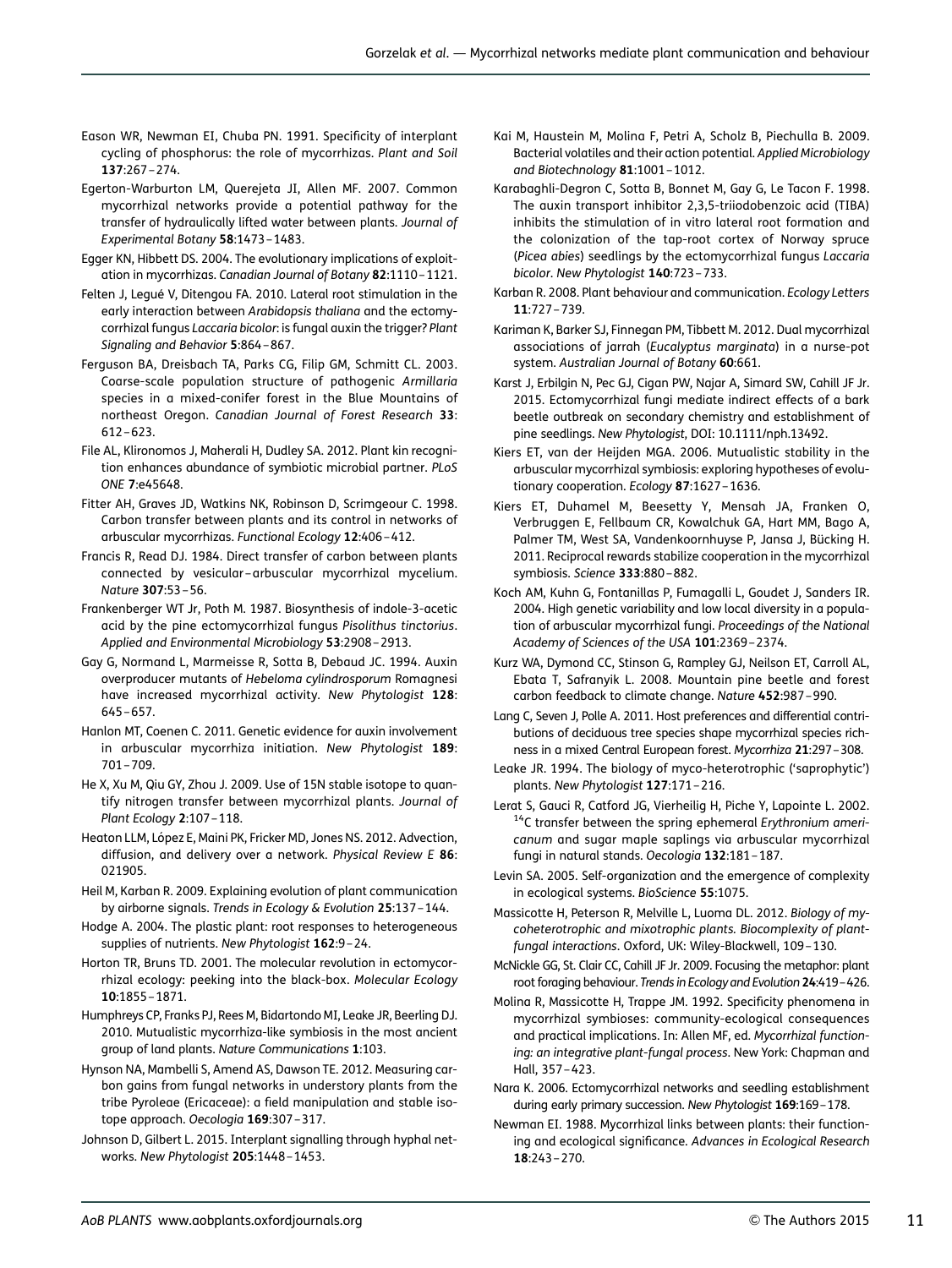- <span id="page-11-0"></span>Novoplansky A. 2009. Picking battles wisely: plant behaviour under competition. Plant, Cell and Environment 32:726 –741.
- Perry DA. 1995. Self-organizing systems across scales. Trends in Ecology & Evolution 10:241 –244.
- Perry DA, Margolis H, Choquette C, Molina R, Trappe JM. 1989. Ectomycorrhizal mediation of competition between coniferous tree species. New Phytologist 112:501 –511.
- Perry GLW, Enright NJ, Miller BP, Lamont BB. 2008. Spatial patterns in species-rich sclerophyll shrublands of southwestern Australia. Journal of Vegetation Science 19:705-716.
- Peterson R, Massicotte H, Melville L. 2004. Mycorrhizas: anatomy and cell biology. Ottawa: CABI Publishing.
- Philip L, Simard S, Jones M. 2010. Pathways for below-ground carbon transfer between paper birch and Douglas-fir seedlings. Plant Ecology & Diversity 3:221 –233.
- Philip LJ. 2006. Carbon transfer between ectomycorrhizal paper birch (Betula papyrifera) and Douglas-fir (Pseudotsuga menziesii). PhD Thesis, University of British Columbia, Vancouver, BC.
- Pickles BJ, Genney DR, Potts JM, Lennon JJ, Anderson IC, Alexander IJ. 2010. Spatial and temporal ecology of Scots pine ectomycorrhizas. New Phytologist 186:755–768.
- Plett JM, Martin F. 2012. Poplar root exudates contain compounds that induce the expression of MiSSP7 in Laccaria bicolor. Plant Signaling and Behavior 7:12–15.
- Plett JM, Daguerre Y, Wittulsky S, Vayssières A, Deveau A, Melton SJ, Kohler A, Morrell-Falvey JL, Brun A, Veneault-Fourrey C, Martin F. 2014. Effector MiSSP7 of the mutualistic fungus Laccaria bicolor stabilizes the Populus JAZ6 protein and represses jasmonic acid (JA) responsive genes. Proceedings of the National Academy of Sciences of the USA 111:8299 –8304.
- Read DJ, Bajwa R. 1985. Some nutritional aspects of the biology of ericaceous mycorrhizas. Proceedings of the Royal Society of Edinburgh. Section B. Biological Sciences 85:317 –331.
- Redecker D, Kodner R, Graham LE. 2000. Glomalean fungi from the Ordovician. Science 289:1920 –1921.
- Reid CPP, Woods FW. 1969. Translocation of  $C^{14}$ -labeled compounds in mycorrhizae and it implications in interplant nutrient cycling. Ecology 50:179 –187.
- Rosado SCS, Kropp BR, Piché Y. 1994a. Genetics of ectomycorrhizal symbiosis. I. Host plant variability and heritability of ectomycorrhizal and root traits. New Phytologist 126:105 –110.
- Rosado SCS, Kropp BR, Piché Y. 1994b. Genetics of ectomycorrhizal symbiosis. II. Fungal variability and heritability of ectomycorrhizal traits. New Phytologist 126:111-117.
- Rosendahl S. 2008. Communities, populations and individuals of arbuscular mycorrhizal fungi. New Phytologist 178:253 –266.
- Sachs D. 1996. Simulation of the growth of mixed stands of Douglas-fir and paper birch using the FORECAST model. In: Comeau PG, Thomas KD, eds. Silviculture of temperate and boreal broadleafconifer mixtures. British Columbia Land Management Handbook, 36. Victoria, BC: British Columbia Ministry of Forests, 152–158.
- Scagel CF, Linderman RG. 1998. Relationships between differential in vitro indole-acetic acid or ethylene production capacity by ectomycorrhizal fungi and conifer seedling responses in symbiosis. Symbiosis 24:13 –34.
- Schoonmaker AL, Teste FP, Simard SW, Guy RD. 2007. Tree proximity, soil pathways and common mycorrhizal networks: their influence on the utilization of redistributed water by understory seedlings. Oecologia 154:455-466.
- Schweitzer JA, Bailey JK, Fischer DG, Leroy CJ, Lonsdorf EV, Whitham TG, Hart SC. 2008. Plant-soil-microorganism interactions: heritable relationship between plant genotype and associated soil microorganisms. Ecology 89:773 –781.
- Semchenko M, Saar S, Lepik A. 2014. Plant root exudates mediate neighbour recognition and trigger complex behavioural changes. New Phytologist 204:631 –637.
- Simard SW. 2009. The foundational role of mycorrhizal networks in self-organization of interior Douglas-fir forests. Forest Ecology and Management 258:95 –107.
- Simard SW, Durall DM, Jones MD. 1997a. Carbon allocation and carbon transfer between Betula papyrifera and Pseudotsuga menziesii seedlings using a  $^{13}$ C pulse-labeling method. Plant and Soil 191:41 –55.
- Simard SW, Perry DA, Jones MD, Myrold DD, Durall DM, Molina R. 1997b. Net transfer of carbon between ectomycorrhizal tree species in the field. Nature 388:579 –582.
- Simard SW, Hagerman SM, Sachs DL, Heineman JL, Mather WJ. 2005. Conifer growth, Armillaria ostoyae root disease, and plant diversity responses to broadleaf competition reduction in mixed forests of southern interior British Columbia. Canadian Journal of Forest Research 35:843 –859.
- Simard SW, Beiler KJ, Bingham MA, Deslippe JR, Philip LJ, Teste FP. 2012. Mycorrhizal networks: mechanisms, ecology and modelling. Fungal Biology Reviews 26:39 –60.
- Simard SW, Martin K, Vyse A, Larson B. 2013. Meta-networks of fungi, fauna and flora as agents of complex adaptive systems. In: Puettmann K, Messier C, Coates K, eds. Managing forests as complex adaptive systems: building resilience to the challenge of global change. New York: Routledge, 133 –164.
- Simard SW, Asay AK, Beiler KJ, Bingham MA, Deslippe JR, Xinhua H, Philip LJ, Song Y, Teste FP. 2015. Resource transfer between plants through ectomycorrhizal fungal networks. In: Horton TR, ed. Mycorrhizal networks. Berlin: Springer.
- Smith H. 2000. Phytochromes and light signal perception by plants an emerging synthesis. Nature 407:585 –591.
- Smith S, Read D. 2008. Mycorrhizal symbiosis. London: Academic Press.
- Song YY, Zeng RS, Xu JF, Li J, Shen X, Yihdego WG. 2010. Interplant communication of tomato plants through underground common mycorrhizal networks. PLoS ONE 5:e13324.
- Song YY, Ye M, Li C, He X, Zhu-Salzman K, Wang RL, Su YJ, Luo SM, Zeng RS. 2014. Hijacking common mycorrhizal networks for herbivore-induced defence signal transfer between tomato plants. Scientific Reports 4:3915.
- Song YY, Simard SW, Carroll A, Mohn WW, Zeng RS. 2015. Defoliation of interior Douglas-fir elicits carbon transfer and stress signalling to ponderosa pine neighbors through ectomycorrhizal networks. Scientific Reports 5:8495.
- Tedersoo L, May TW, Smith ME. 2010. Ectomycorrhizal lifestyle in fungi: global diversity, distribution, and evolution of phylogenetic lineages. Mycorrhiza 20:217 –263.
- Temel F, Johnson GR, Adams WT. 2005. Early genetic testing of coastal Douglas-fir for Swiss needle cast tolerance. Canadian Journal of Forest Research 35:521 –529.
- Teste FP, Simard SW, Durall DM, Guy RD, Jones MD, Schoonmaker AL. 2009. Access to mycorrhizal networks and roots of trees: importance for seedling survival and resource transfer. Ecology 90: 2808 –2822.